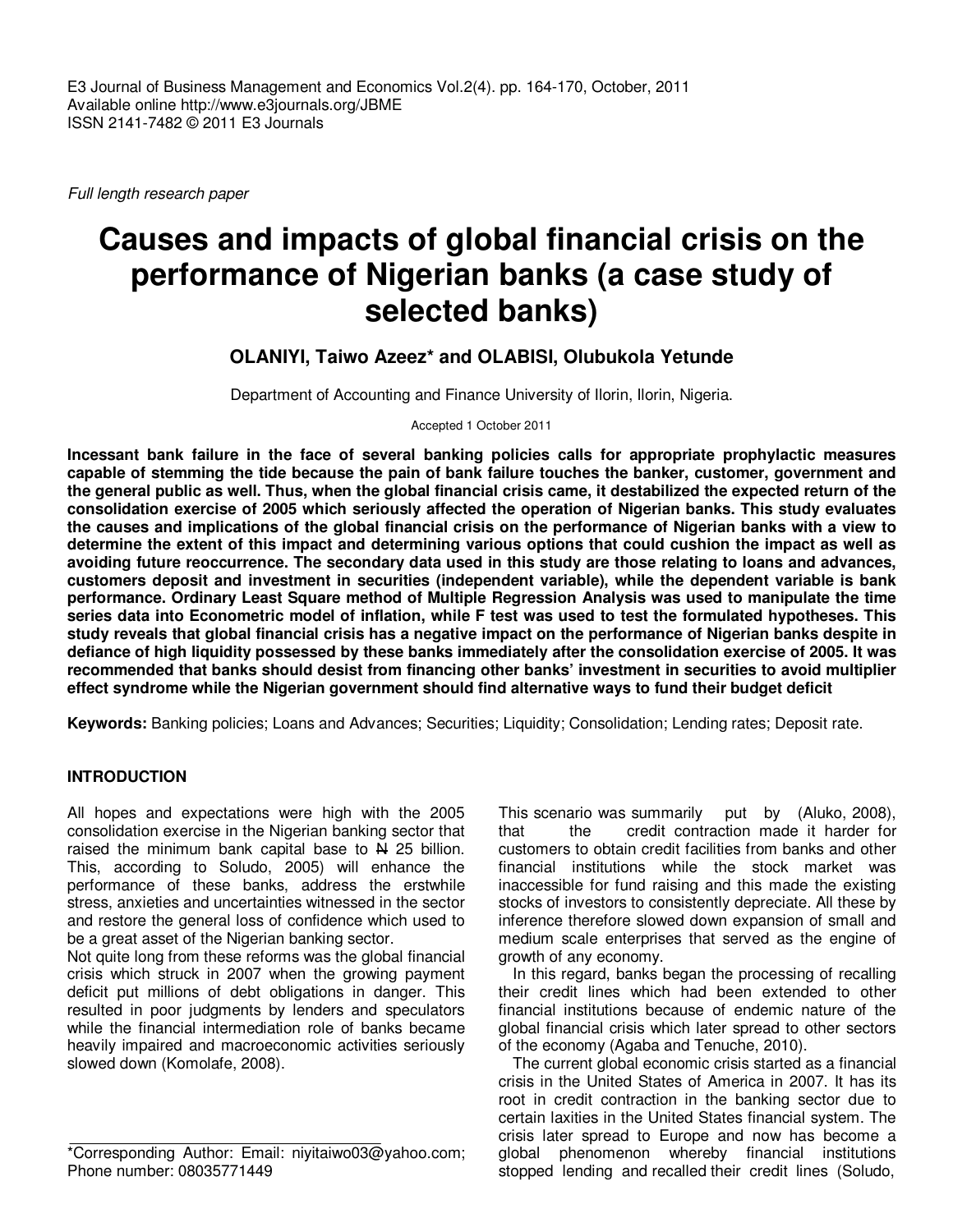2009), and these banks became entangled in a financial crisis (Aluko, 2008).

This study evaluates the causes, impacts and implications of the current global financial crisis on the performance of Nigerian banks with a view to determining various options that could cushion the impacts of such crisis and avoid future reoccurrences.

The strategic position Nigerian banks occupy in the financial system demands adequate appraisal of the performance of the industry especially in the light of the current global crisis as well as the attendant restructuring of affected banks after taking into cognizance contributions of Soludo (2009) and Aluko (2008). For instance, while Soludo (2009) attributed the causes of the global financial crisis to pressure to raise funds and credit contraction, Aluko (2008) pointed out that it was due to liquidity problem and the inaccessibility of the stock market to raise fresh funds.

This study considers a 6 years period (between 2004 and 2009); while the case studies are limited to Access Bank Plc; Fin Bank, Stanbic IBTC bank and Zenith Bank subject to sampling model used in the methodology segment of this study .

Considering the objectives stated above, the following hypotheses are tested empirically in this study:

 $H<sub>0</sub>$ : Global financial crisis has negative impact on the performance of the Nigerian banking sector.

 $H<sub>1</sub>$ : Activities of the management team of Nigerian banks does contribute to present financial crisis in the Nigerian Banking industry.

Nigeria has been hit by the Global financial crisis together with developed countries all over the world. We are used to crisis erupting in the developing world with their local contagion effects, as in East Asia in 1997 – 1998 and we also have a good idea as to how they manage such crisis. However, in this segment, attempts were made to discuss the origins of the global financial crisis, the channels through which the crisis is affecting Nigeria and how Nigerians are responding to the crisis.

The Nigerian banking industry plays a very important role in the economic growth and development of Nigeria. This role has been enormous, particularly since the adoption of the Structural adjustment program in the mid 1980's (Idehai, 1996) and can be attributed to such factors as international trade service (Isedu, 2001), Lending function (Idahosa, 2000) and Offering liquidity (Freixas and Rochet, 2008).

A Bank's performance is measured by its capacity to maximize returns on investor's funds. In the Nigerian economy, bank performance is determined by a number of factors, namely lending rates; deposit rate, management effect, ownership and control, market structure etc (Somayo and Ilo, 2008). Other factors that influence bank performance are: Lending rate, deposit rates, ownership structure and management competence and market structure. (See Atemnkeng and Nzongang, 2006; Ologunde, (2006); Idehai,(1996) and (Freixas and Rochet, 2008).

In recent history, three economic crises have occurred in the United States of America. The impacts of the first two crises were, however, restricted due to limited communication and globalization (Aluko, 2008) while the easy spread of this current one (third one) is due largely to improvement in technology, globalization and the removal of various trading barriers which turned the whole world to a global village.

The current crisis was triggered by the US subprime mortgage crisis in the spring of 2006, when the US second – largest subprime mortgage company (New Century Finance) announced it was filing for bankruptcy protection (Mizen,2008). This was followed quickly by announcements of trouble among several big names in banking and investments companies in the US.

Gooddhart , 2008 categorizes the reason for the crisis to include: mis-pricing of risk, the new financial structure, the poor credit rating agencies and insufficient liquidity. Similarly, Mizen, (2008) acknowledges the period of exceptional macro stability, the global savings glut, and financial innovation in mortgage – backed securities as the precursors to the crisis. Raynes and Zweig, (2009) suggests that the proper valuation of these securities are seen as being crucial to resolving the financial crisis. The current global financial crisis can be attributed mainly to the spread of contagion effects due to financial globalization. Other factors include credit contraction (Komolafe, 2008 and pressure to raise fund Soludo, 2009).

The integration of different countries' economies made any crisis in one country's economy to spread to other economies of the world. This became more evident when the impact of the crisis that occurred in the more advanced countries of America and Europe not limited to the continents alone. Such impacts have been numerous and multifaceted. For instance, (Aluko 2008) pointed out that it led to capital market downturn where the use of credit contraction to contain credit facilities by banks and financial institutions led to disinvestments by foreign investors and the collapse of stock market across the globe.

Iganiga, (1998) in his own view said one of the major outcomes of credit recalls by banks and financial institutions was a liquidity crisis in various banks across the globe. As a result of this, banks could not meet their customer's demands for loans and advances that could have earned them revenue. (Soludo, 2008) in his own view said credit line are facilities given to banks to boost their foreign exchange transactions. In the past, credit lines were usually not recalled immediately but gradually. He also noted that when financial institutions could not approach the Stock Exchange for fresh capital and the need for capital adequacy in their balance sheet became necessary, the banks and financial institutions began the process of recalling their credit lines which they had extended to other banks and institutions. Due to the present global financial crisis, and its effects on the balance of banks, they had to recall these credit lines immediately.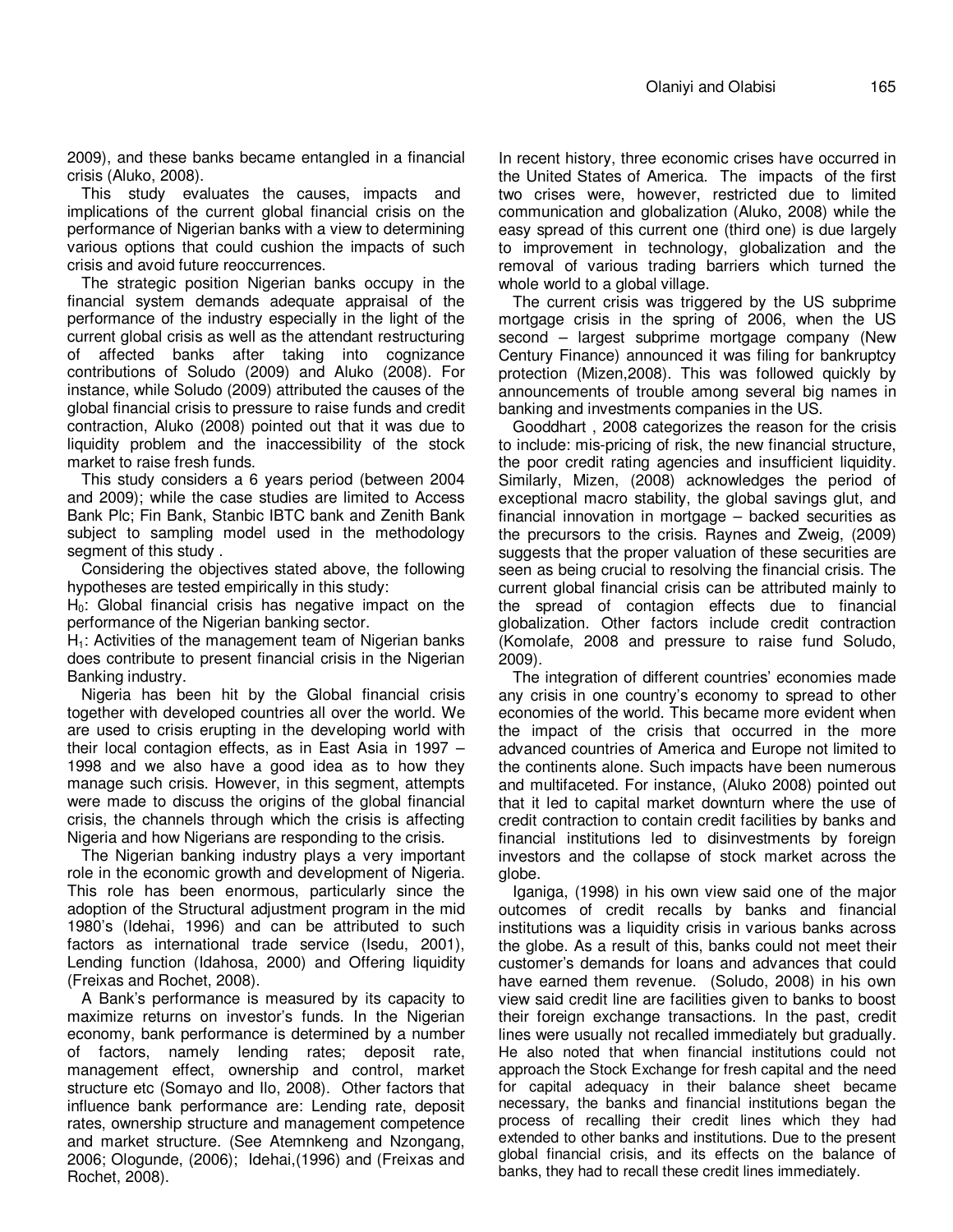The use of credit contraction by financial institutions in Europe and United States of America led to serious liquidity and credit crunches in almost all the financial industry across the globe. Liquidity and credit crunches manifest strongly among the investment banks that act as intermediaries to companies and investors in London and other parts of the world (Komolafe, 2008).

The current global financial crisis has important implications for banks, companies, investors and government. In a flow of fund context, the main implication for banks is the centrality of the financial intermediation role, such that there must be a stable source of funding for all types of banks, including commercial banks and investment banks. Hence, it is very important for banks to maintain capital ratios to avoid liquidity and solvency risks. For example, commercial banks ignore the basic principal of deposits ratio and over- rely on the money market financing, once market confidence is lost, the liquidity crisis of banks may soon appear. When the subprime mortgage crisis broke out in 2007, the loss of market confidence made liquidity extremely difficult (Victor, 2009).

Radelet et al., (1998) in said that the ongoing financial crisis has been triggered and spread by the U.S subprime mortgage losses due to improper use of financial derivatives, such as securitization of U.S mortgage agencies into mortgaged – backed securities for sale in the market. When the crisis occurred, key financial indicators, such as exchange rates, stock prices, short term interest rates, asset prices, number of business bankruptcies and collapse of several financial institutions, produced very rapid deterioration in the host countries.

The crisis which led to a fall in the world stock market and numerous financial institutions, started to show its effect in Nigeria in the mid 2008, that the Nigerian government in response came up with rescue packages to bail out its financial systems (Abdul, 2008).

The aforementioned therefore implies that impact and implications of the financial crisis rocking the whole world cannot be estimated; hence each country is to brace up to the challenge since the United States of America where the crisis began had started to tackle the problem through debt rescheduling agreements.

#### **METHODS**

Survey research design was used for the purpose of this study. More precisely, the systematic sampling technique is adopted which involves the selection of the nth subject or item from serially cited population, subject or units; where n is any number usually determined by dividing the population by the required sample size. The population is given by N that is, N/sample size  $=$  nth term in the population. This led to the selection of the  $21/3 = 7<sup>th</sup>$  term of the banks in Ilorin Metropolis arranged in alphabetical order. Ilorin is the capital city of Kwara State located in the central Nigeria.

This model yielded three (3) banks namely Zenith Bank Plc; Fin Bank Plc; and Stanbic IBTC Bank Plc; while the first bank on the list Access Bank Plc; was also added to make the sample more robust. (See Appendix 1)

 The Secondary data used in this study were those relating to variables such as: Share capital, loans and advances, deposit of customers and investment in securities were collected from the publications of Central Bank of Nigeria for period 2004 to 2009.

#### **Model specification**

The relationship among the study variables mentioned above is captured as follows:

| Global Financial Crisis - |                          | Exogenous variable  |
|---------------------------|--------------------------|---------------------|
| <b>Banking sector</b>     | $\qquad \qquad$          | Endogenous variable |
| <b>GEBS</b>               | $\overline{\phantom{0}}$ | Macro variable      |
| NBS.                      | $\overline{\phantom{0}}$ | Micro variable      |
| <b>GEBS</b>               | $\overline{\phantom{a}}$ | F (NBS)             |
|                           |                          |                     |

Where NBS – F (other independent variables).

This model is based on an economic theory of inflation postulated by Monetarist (1960s).They argued that inflation is solely a monetary phenomenon and emphasized the role of money as the principal cause of inflation.

| <b>NBS</b>                                                            |  | F (LAD, DOC, IIS)                                                    |  |  |  |  |  |
|-----------------------------------------------------------------------|--|----------------------------------------------------------------------|--|--|--|--|--|
| GEBS                                                                  |  | F (LAD, DOC, IIS)                                                    |  |  |  |  |  |
| $GEB_t$                                                               |  | $F$ (LAD <sub>t</sub> , DOC <sub>t</sub> , IIS <sub>t</sub> ), Where |  |  |  |  |  |
| GEBS <sub>t</sub>                                                     |  | Global effect of banking sector                                      |  |  |  |  |  |
| represented with share capital.                                       |  |                                                                      |  |  |  |  |  |
| $LAD_t$                                                               |  | Loans and advances                                                   |  |  |  |  |  |
| DOC <sub>t</sub>                                                      |  | Deposit of customers                                                 |  |  |  |  |  |
| $\mathsf{IIS}_{\mathsf{t}}$                                           |  | Investment in securities                                             |  |  |  |  |  |
| U                                                                     |  | Stochastic error term                                                |  |  |  |  |  |
| t                                                                     |  | Time series                                                          |  |  |  |  |  |
| The functional forms are: Linear: $GEBS_t = bo - b1$ LAD <sub>t</sub> |  |                                                                      |  |  |  |  |  |
| – b2Doc <sub>i</sub> – b3 IIS + U                                     |  |                                                                      |  |  |  |  |  |
| Double log: $logGEBS_t = Lnb_0 - b_1LnLAD_t - b_2 LnDoc_t -$          |  |                                                                      |  |  |  |  |  |
| $b_3$ Ln IIS $_t$ + U                                                 |  |                                                                      |  |  |  |  |  |

 $b_0$  – Intercept,  $b_1$ ,  $b_2$ ,  $b_3$ , - parameter estimates

## **Estimation techniques**

To estimate the model in this study, Multiple Regression Analysis is used in order to reflect the explanatory nature of the variable under investigation.

The evaluation criterion is concerned with determining whether or not the estimates are meaningful and statistically satisfactory to our investigation. The model was verified in the following ways:

A priori criteria which are based on the signs and magnitudes of the co-efficient of the variables under investigation.

Statistical criterion based on statistical theory of first order least square test. For this study, the following statistical criteria were used:  $R^2$ , F- statistic and t-test.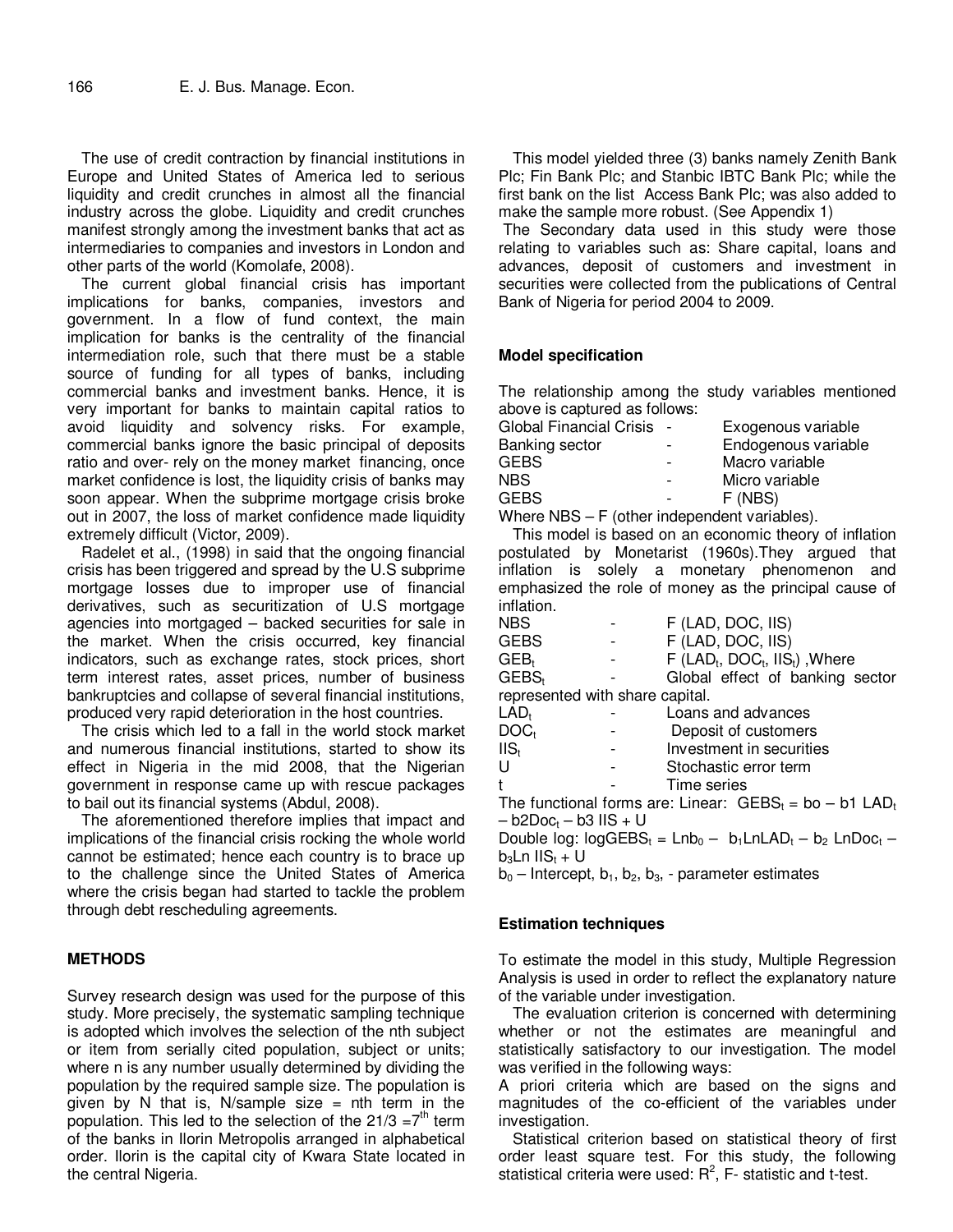| Year/                    | 2004        | 2005        | 2006        | 2007        | 2008                     | 2009        |
|--------------------------|-------------|-------------|-------------|-------------|--------------------------|-------------|
| <b>Variables</b>         | (H'million) | (N'million) | (N'million) | (N'million) | ( <del>N</del> 'million) | (N'million) |
| Share capital            | 1.125.000   | 1,500,000   | 2,000,000   | 4,844,315   | 4,844,315                | 4,844,315   |
| Loans and advances       | 9.991.080   | 11,138,102  | 7,126,116   | 28,472,438  | 60,323,254               | 61,262,451  |
| Deposit of customers     | 15,101,998  | 16,157,160  | 20,415,262  | 146,807,479 | 391,406,324              | 398,602,421 |
| Investment in securities | 207,745,000 | 260,945,000 | 260,945,000 | 5,057,314   | 9,859,437                | 9,981,410   |

**Table 1:** Extracts from financial reports of Fin Bank Plc.

**Table 2:** Extracts from financial reports of Stanbic IBTC Bank Plc.

| Year/                    | 2004        | 2005        | 2006        | 2007        | 2008        | 2009        |
|--------------------------|-------------|-------------|-------------|-------------|-------------|-------------|
| <b>Variables</b>         | (N'million) | (N'million) | (N'million) | (N'million) | (N'million) | (N'million) |
| Share capital            | 4,623,000   | 5,216,000   | 6,029,000   | 9,375,000   | 9,375,000   | 9,375,000   |
| Loans and advances       | 9,479,862   | 13,487,436  | 50,067,653  | 79,636,000  | 99,010,000  | 110,967,000 |
| Deposit of customers     | 10,543,648  | 10,885,811  | 57,073,332  | 72,455,000  | 98,914,000  | 170,411,000 |
| Investment in securities | 563,457,000 | 210,000,000 | 4,470,649   | 68,172,000  | 71,846,000  | 61,776,000  |

The  $R^2$  is concerned with the overall explanatory power of the regression. It is used in determining the goodness of fit of the regression analysis and it shows the percentage of the total variation of the dependent variable that is explained by the independent variables. Thus, the greater the  $R^2$ , the better the fit and vice versa.

 F statistics is used to test the overall significance of the regression analysis. In essence, it aims at finding out whether the explanatory variables do actually have any significant influence on the dependent variable. The decision rule is to accept the null hypothesis if the calculated value ( $F_c$ ) is less than the tabulated value ( $F_t$ ), and vice versa. The t-test is used to test the significant contribution of each of the independent variables to the dependent variable. Just like the F statistics, if the calculated value of t-test is greater than the tabulated value of t-test; the null hypothesis is rejected for the acceptance of alternative hypothesis and vice versa.

#### **Data presentation and analysis**

The parametric Regression analysis used is given as

 $Y = \alpha + \beta x$  $\alpha = \sum y - \beta \sum x$ n n

$$
\beta = \frac{n \sum xy - \left(\sum x\right) (\sum y)}{n \sum x^2 \sum (x)^2}
$$

Where  $y =$  dependent variable,  $X =$  independent variable,  $N =$  number of events,  $\dot{\alpha} =$  constant intercept, B  $=$  slope and  $\sum$  = summation

In the regression equation above, x the independent variable is Global financial crisis while y, the dependent variable is Nigerian banking sector performance. The formulated hypotheses were tested using the F test. The decision rule is to reject the Null hypothesis for the acceptance of Alternative hypothesis if the calculated value of F  $(F_c)$ , is greater than the table F  $(F_t)$  and vice versa at 0.05 level of significance.

The study data extracted from various issues of the Central Bank of Nigeria publications are presented in tables  $1 - 4$ :

#### **Presentation of results**

Descriptive Regression Analysis for the Banks (See table 5)

Fin Bank Plc : GEBS =  $-3e+007 + 0.45$  (LAD)  $-0.17$  $(DOC) - 1.335$  (IIS); Stanbic IBTC Bank: GEBS = 1e + 008 - 1.156 (LAD) + 287 (DOC) – 0.156 IIS

 $t = b_c > b_t$  (8.794 > 1.73) The null hypothesis is rejected and the alternative hypothesis, is accepted.

 $b_1 - b_c$  > $b_t$  (4.22 > 1.73) Significant value, reject the null hypothesis and accept the alternative hypothesis.

 $b_2 - b_c < b_t$  (1.839 > 1.73) Significant value, reject the null hypothesis and accept the alternative hypothesis.

 $b_3 - b_c > b_t(6.253 > 1.73)$  The null hypothesis is rejected, and alternative hypothesis accepted.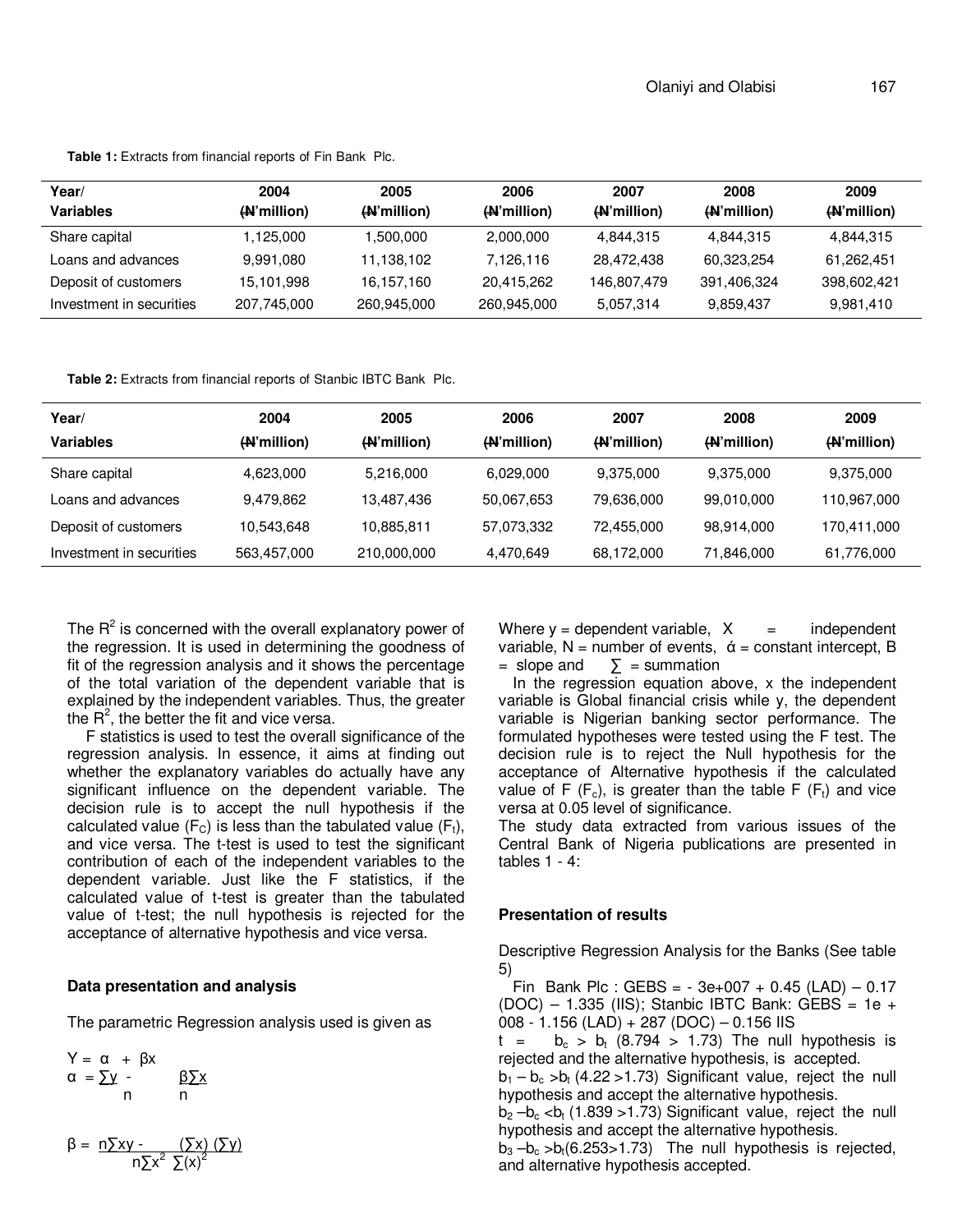| Year/                    | 2004        | 2005        | 2006                 | 2007        | 2008          | 2009                     |
|--------------------------|-------------|-------------|----------------------|-------------|---------------|--------------------------|
| Variables                | (W'million) | (N'million) | ( <b>N</b> 'million) | (H'million) | (A) million)  | ( <del>N</del> 'million) |
| Share capital            | 1.548.555   | 3,000,000   | 4.586.744            | 4.632.762   | 8.372.398     | 12.559.000               |
| Loans and advances       | 53.391.209  | 122.494.396 | 199.707.860          | 218.305.419 | 413.731.491   | 669.261.000              |
| Deposit of customers     | 131,095,341 | 233.413.418 | 392,863,699          | 568,012,091 | 1.161.475.513 | 1,111,3280               |
| Investment in securities | 4.427.083   | 6.139.063   | 14.581.735           | 45.524.242  | 70.297.916    | 144.189.000              |

**Table 3:** Extracts from financial reports of Zenith Bank Plc.

Table 4: Extracts from financial reports of ACCESS Bank Plc.

| Year/                    | 2004        | 2005        | 2006        | 2007        | 2008        | 2009        |
|--------------------------|-------------|-------------|-------------|-------------|-------------|-------------|
| Variables                | (N'million) | (N'million) | (W'million) | (W'million) | (N'million) | (N'million) |
| Share capital            | 1.500.000   | 4.055.607   | 6.978.161   | 7.889.081   | 8.071.252   | 8.131.024   |
| Loans and advances       | 11.461.571  | 16.183.353  | 54,111,173  | 107,750,578 | 244.595.621 | 360.387.649 |
| Deposit of customers     | 22.724.035  | 32.607.703  | 110,879,330 | 205.234.734 | 351.789.279 | 409.349.424 |
| Investment in securities | 7.777.742   | 7.990.980   | 9.648.532   | 10.280.256  | 59.456.866  | 72.732.689  |

**Table 5:** Descriptive regression analysis for the Banks

| <b>Bank</b>       | Model | R     | $R^2$ | Adjusted $R^2$ | <b>F</b> Statistics |
|-------------------|-------|-------|-------|----------------|---------------------|
| Fin Bank          |       | 0.954 | 0.911 | 0.777          | 6.79                |
| Stanbic IBTC Bank |       | 0.98  | 0.96  | 0.901          | 16.19               |
| Zenith Bank Plc   |       | 0.977 | 0.954 | 0.886          | 13.961              |
| Access Bank Plc   |       | 0.930 | 0.865 | 0.663          | 4.281               |

Zenith Bank Plc: GEBS =  $2e + 008 - 5.274_{LAD} - 29.099_{Doc}$  $-$  0.604 $_{\text{IIS}}$  t= 2.476; Access Bank Plc: GEBS = 2e + 007  $+1.924<sub>LAD</sub> - 7.762<sub>Doc</sub> - 1.422<sub>HS</sub>$  t= 2.312

### **DISCUSSION**

#### **Fin Bank Plc**

 $R^2$  which measures how appropriate the model is for FIN BANK is 0.91. This connotes 91% of variation or changes in the global financial crisis effect on the independent variables. Thus, any policy that may lead to 1% change in loans and advances, deposit of customers and investment in securities will affect the performance of Fin bank by 91%.

#### **F Statistical test**

Tests for the joint significance of the parameters in the estimated model. The statistical properties of the model are very good and our expectations were met. Hence, valid inferences could be drawn from the analysis. F statistics is significant when its calculated value is greater than the tabulated value, this call for rejection of Null hypothesis and acceptance of alternative hypothesis.

The result of the F- Statistics for Fin Bank Plc; reveals that  $(F_c)$  is 6.79 >  $(F_t)$  4.76. This is a significant value and this means that Fin bank was affected by the global financial crisis. Since the effect of changes in the dependent variable can be examined from the slope (elasticities)  $b_1$ ,  $b_2$ ,  $b_3$  which according to the analysis are respectively  $(+0.45)$ ,  $(-0.17)$ ,  $(-1.335)$ , the result shows that it is only the deposit of customers and investment in securities that strongly affected Fin bank performance. A 1% change in deposit of customers will influence the performance of Fin Bank, by 17% while 1% change in the bank investment in securities will cause the bank performance to be affected more than 100%.

 $R^2$  of 0.96 means that 96% of variation in the dependent variable(performance of Stanbic IBTC Bank can be attributed to impact of the independent variables such as investment in securities, deposit of the customers, loans and advances. This statistics testify to the sensitivity of bank performance to these variables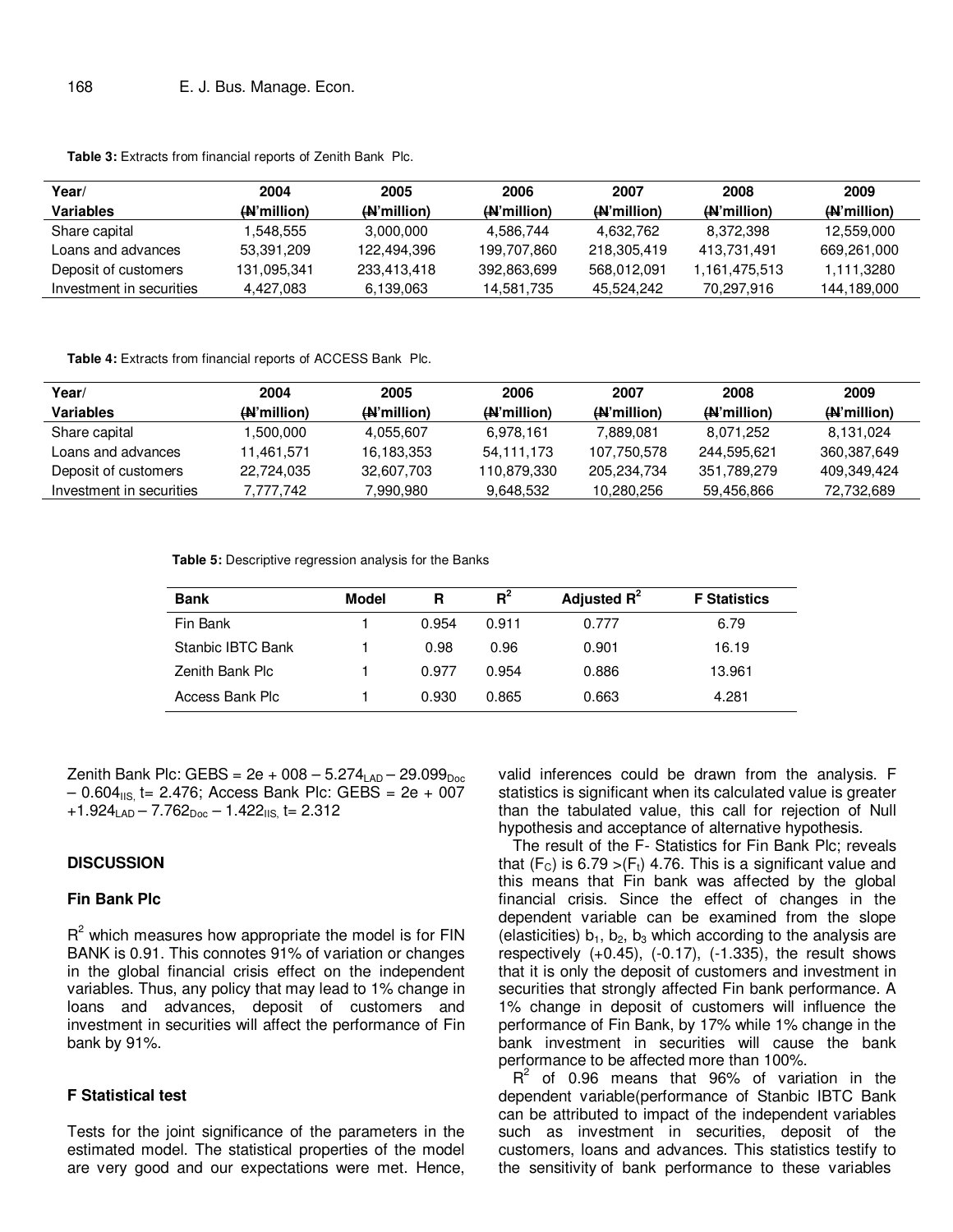(customer deposit, investment in securities and loans and advances).

#### **Stanbic IBTC Bank**

**F Statistical Test:** The F- Statistics test reveals that F<sub>c</sub> >  $F_t$ , that is, (16.19>4.76), this is a significant value and this brings out the significance of the variables used.

Since  $b_0$ ,  $b_1$ ,  $b_2$  and  $b_3$  are the slope of the variables, LAD, and IIS shows the indirect relationship on banking sector in Nigeria. At 1% increment in loans and advances, the performance of Stanbic IBTC bank will be affected by 1.15%, while that of investment in securities has 0.156 effects on the performance of Stanbic IBTC Bank plc.

**T Statistics:** The result of the T Statistical test for Stanbic IBTC bank shows the values of  $b_0, b_1, b_2$ , and  $b_3$ calculated value are 8.794, 4.222, 1.839 and 6.253 respectively which are greater than the tabulated value. Therefore, null hypothesis is rejected while alternative hypothesis is accepted. This implies the significance of Stanbic IBTC bank and the variables used.

## **Zenith Bank Plc**

In Zenith Bank Plc, it was observed from the analysis that the entire response to global financial crisis attributed measured the  $R^2$  yielded 0.954. This means that any variation or change in loans and advances, deposit of customers by 1%, affects the performance of Zenith Bank by 95%

F-test result shows that the  $(F_c)$  13.961> $(F_t)$ 4.76. Therefore, the null hypothesis is rejected for the acceptance of alternative hypothesis. This is a significant margin and by inference therefore, the performance of Zenith bank is drastically affected by the global financial crisis. She has 5.2% performance response to 1% changes in her customer's loan and advances. However, 1% change in customers deposit will have a multiplier effect of 29% on its performance while any change in investment in securities also affected the bank by 61%.

The significant discovery from this study is that the global financial crisis influenced to a great extent the variables used in the study and the multiplier effect was significantly felt on the performance of Nigerian banks.

## **Access Bank Plc**

The  $R^2$  figure for Access Bank Plc; was 0.86 which translate to mean that a slight change in the value of the bank's loans and advances, deposit of customer by1%, affected the performance of Access Bank by 86%. In the same manner, F statistics results of 4.281 < 4,76

indicates that the existence of the financial crisis translates to a minimal impact (1.924%) on the performance of Access bank Plc;. This result is in line with the studies of Komolafe (2008) and Soludo(2009) as they pointed out that the extent of the impact of the financial crisis will vary depending on each banks characteristics, corporate culture and ability to quickly brace up to the challenges by monitoring the variables that are mostly affected by the crisis. As can be seen, the Bank has 29% response rate to 1% change in its customers deposit while its performance is affected by 61% when the banks investment in securities changed by 1%.

It can therefore be summarily put that the exact impact of the financial crisis cannot be accurately determined. What was not in dispute was that the negative impacts of the crisis outweigh its positive impacts and the magnitude of the impacts vary from bank to banks in Nigeria.

## **Conclusion and Recommendations**

Based on the analysis carried out in this study, the following were discovered:

- I. The variables considered in this study (loans and advances, customers deposit and investment in securities) have significant impact on bank performance (Share capital) and therefore should be properly managed if the overriding shareholders wealth maximization objective widely pursued by most organizations is to be achieved. The manager of Nigerian banks and the regulatory agencies (Central Bank of Nigeria, Nigerian Deposit Insurance Corporation and The Stock Exchange) have a major role to play on those variables; loans and advances and deposit of their customers and investment in securities in order not to distort the overriding objective of total economic growth in the country.
- II. It was discovered that the global financial crisis have negative impacts on the Nigerian banking sector. Thus, the emergence of the financial crisis weakened the ability of these banks to support the much needed economic growth and development in line with the vision 20:20:20 objective (Nigeria economy being among the best 20 economies in the world by year 2020) the nation is pursuing.
- III. The attempt made by the management teams to boost the standards of their banks through capitalization in the stock market with a view to generate higher returns on investments has therefore exposed some of the banks to the financial crisis due to stock market crash.

In line with the above, it is recommended that the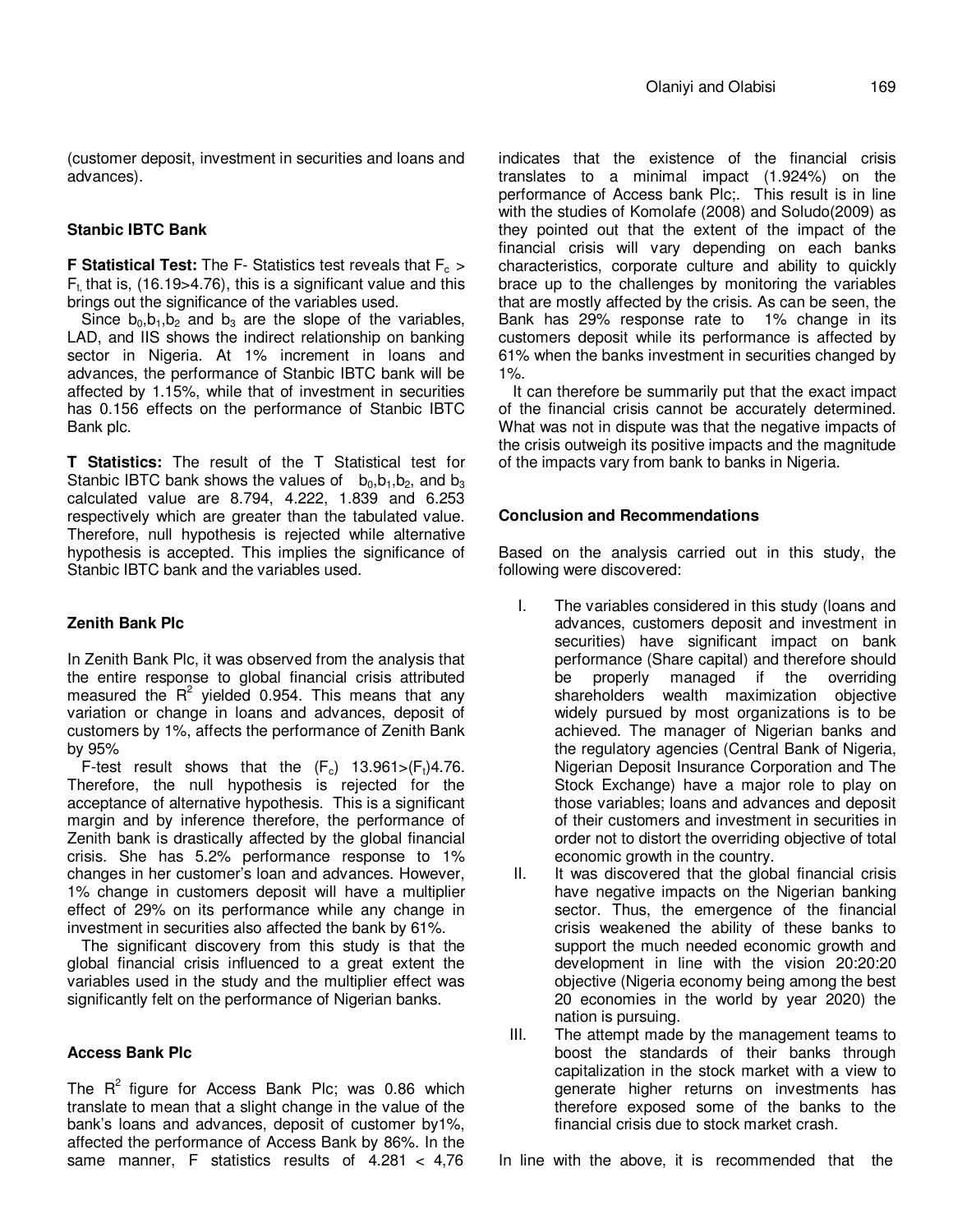Nigerian government should find alternative ways to fund their budget deficit so as to reduce the pressure of financing projects in the real sector of the Nigerian economy by banks. Banks should also desist from financing investment in stocks embarked upon by other banks in the Nigerian stock market in order to avoid multiplier effect syndrome.

The Nigerian government through the CBN should organize and strengthen the growth of institutions like the Pension Fund, Housing Fund, and Health Insurance Fund to avoid banks playing double roles to minimize the impact of any crisis that may befall the banking sector.

In a nut shell, since Global Financial Crisis affected Nigerian banks drastically the government should take into consideration when implementing future policies variables like loans and advances, deposit of the customers and investment in securities because of their sensitivity to the banks' financial structure composition and performance ability.

#### **References**

- Abdul A (2008). The Effect of Global Financial Crisis on Nigeria Economy. Available online at www.rrojasatabank. info/crisidb/onnigeria09.pdf.; accessed 15th October, 2010.
- Adeyemi KS (2005). Banking Sector Consolidation in Nigeria. Issues and Challenges. Available online at www.unionbanking.com, accessed 24<sup>th</sup> March, 2009.
- Agaba JD, Tenuche MS (2010). Managing the Global Economic Meltdown in a Consolidated Banking Sector of Nigeria: Rhetorics or Realities :16-21.
- Aluko SA (2008). The Global Economic Crisis and the Nigeria Financial System: The way forward; A paper delivered at the  $14<sup>th</sup>$  seminar for Finance Correspondents held at Benue hotel, Markurdi, July 16<sup>th</sup>.
- Atemnkeng TJ, Nzongang J (2006). Market Structure and Profitability in the Banking industry of CFA countries. The case of Commercial Banking in Cameroom. Available at www.jsd.africa.com, accessed 4<sup>th</sup> July, 2011.
- Freixas X, Rochet J (2008). Micro economics of banking ( $2<sup>nd</sup>$  edition). MIT press, London.
- Goodhart CAE (2008). Background to the 2007 Financial Crisis; Intl. Econ. Policy. 4 : 331-346.
- Idahosa N (2000). Principle of Merchant Banking and Credit Administration; Rasjel Interbiz group, Benin.
- Idehai SA (1996). Effect of Deregulation on Commercial Banking activities in Nigeria," An analytical framework, J. Econ. Department, A.A.U, Ekpoma, Nigeria.
- Iganiga A (1998). Contemporary issues in Money and the Nigeria Financial System; Amtipop Books, Lagos, Nigeria 1st Edition, pp:1- 176.
- Ighomwenghian K (2009). Stock Market Melt–down- Will the country achieve Fss 2020 vision? 10(4):14.
- Isedu M (2001). Money and Banking Management and Policy in Nigeria; Imprint service Oshodi, Lagos.
- Komolafe B (2008). Foreign Banks Recall and 3bn Credit Line from Nigeria Banks, Online Publication available www.ngrguardiannews.com, accessed 22<sup>nd</sup> March, 2011.
- Mizen P (2008). "The credit Crunch of 2007 2008: A discussion of the Background, Market reactions, and Policy responses". (5): 531-567.
- Ologunde (2006). Money and Banking Management and Policy in Nigeria; Imprint service Oshodi, Lagos
- Onwuka, E.C, Uniamikogbo, S.O and Idehai, S. A. (1996): Economic Development in a
- deregulated Economy. Stirling Horden Publishers Nig. Limited, Ibadan. Oyo state. Nigeria.
- Olufemi JF (2004). Method of Data Collection in Saliu H.A and J.O. Oyebanji (Eds), Research Proposal and Report Writing, Faculty of Business and Social Sciences, University of Ilorin, Ilorin.
- Raynes, S.R and Zweig, P.L. (2009). "Confronting the Securities Valuation Crisis," American Banker, 174(20): 11.
- Soludo CC (2008). Nigerian Banks; Strong, Stable and Reliable Africa News service, November 4.
- Soludo CC (2009). Banking in Nigeria at a time of Global Financial Crisis. Being a speech read at the special interactive session on the banking system.  $16^{th} - 17^{th}$  July, Lagos.
- Soludo C (2005). The Imperative of Bank Sector Reforms in Nigeria. Being paper presented at the inauguration of the consultative committee on Banking Sector Consolidation Online. Available at<br><u>www.cenbank.org</u>, accessed 16<sup>th</sup> May 2011.
- Somayo and Ilo, (2009). The Impact of Macroeconomic Instability on Banking Sector Lending Behavior in Nigeria. Journal of Money, Investment and Banking,Issue 7. Online Publication available at<br>www.eurojourn<u>al.com</u>, accessed 5<sup>th</sup> December, 2010.
- Victor M (2009). Global Financial Crisis: Implications for Africa's Financial System. A paper prepared for the European Development Report, 2009 Conference on "Financial Market, Adverse Shocks and Policy response in Fragile Countries held at Ghana, 21-23.